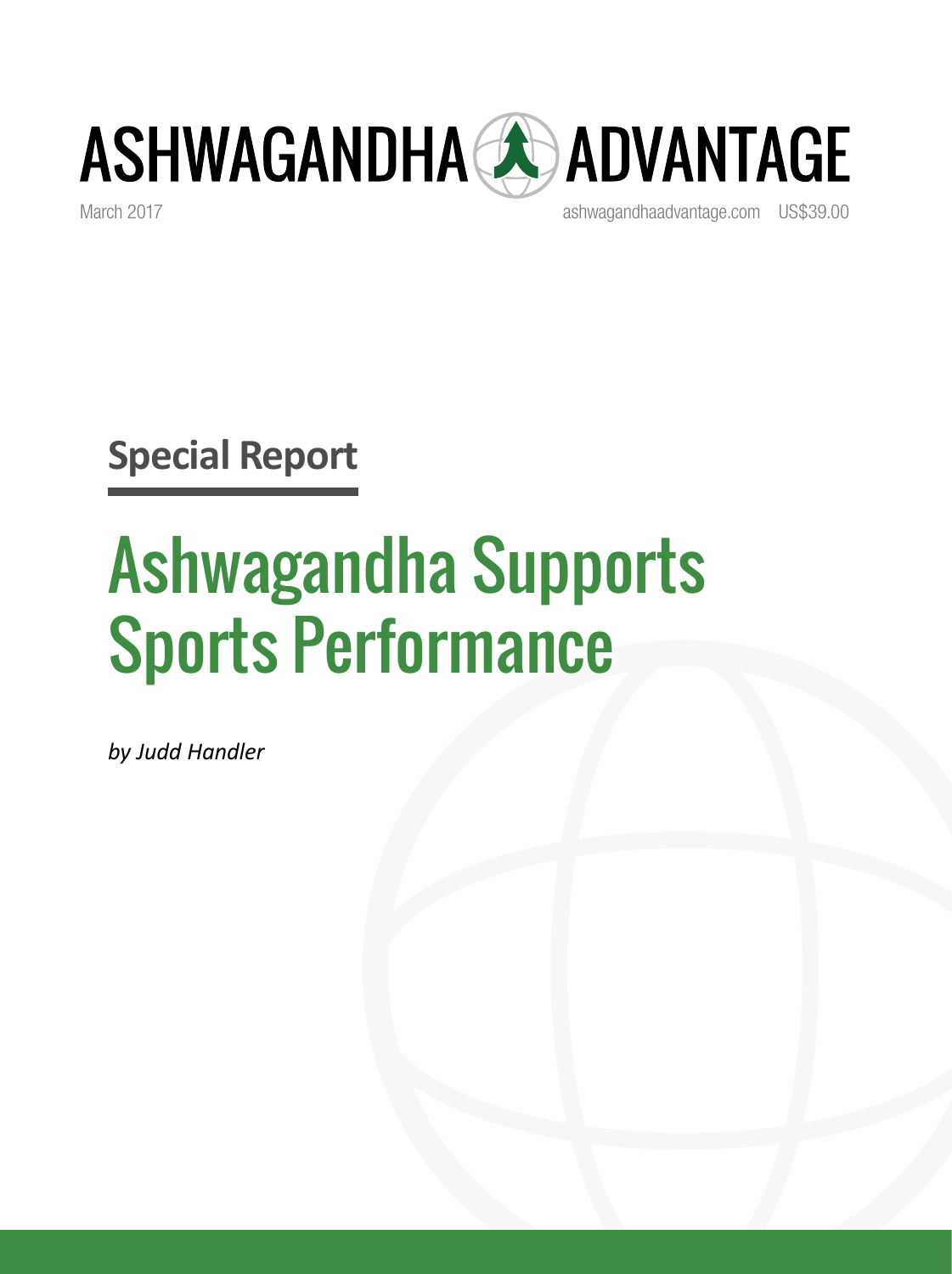# **Ashwagandha Supports Sports Performance**

*by Judd Handler*

If may come as a surprise that an herb—whose name translated in English means "the smell of a horse"—that had virtually no clinical research to corroborate its traditional smell of a horse"—that had virtually no clinical research to corroborate its traditional use, and is largely unknown in the West, is poised for big growth in 2017 and beyond.

Sales of ashwagandha (*Withania somnifera*) are already surging. In February 2017, the adaptogen known in Ayurvedic medicine as the "prince of herbs," with more than 5,000 years of varied medicinal use, was ranked No. 7 in Amazon's herbal supplement category.

Although many people in the West are unfamiliar with ashwagandha, formulators can capitalize on this storied herb's growing popularity by focusing on its applications in sports performance enhancement and recovery.

Ashwagandha isn't yet widely familiar like probiotics, flax seed or even turmeric; however, there are three main reasons to consider integrating it into product formulations.

First, adaptogens are riding a wave of popularity. A Google search of "adaptogen health trends" yields nearly 2.2 million results. Consider some of the following headlines from popular blogs: "What on Earth Are Adaptogens and Why Are They Trending?" "The Health Trends That Will Be Huge in 2017" and "The Rise of Adaptogenic Herbs."

Ashwagandha's increasingly well-known stress-relieving abilities are evident at trendy juice bars and in tonic beverages. The ingredient is also becoming more popular in natural energy drinks and elixirs; health-conscious actress Gwyneth Paltrow stated she includes it daily in her morning smoothie.

The second reason sales of ashwagandha will likely continue to climb is an adjunct of the first reason. Adaptogens are trending because of their ability to help the body adapt to both physical and mental stressors. Based on recent statistics, American adults need adaptogens more than ever. According to the American Psychological Association (APA), 75 percent of adults reported experiencing moderate to high levels of stress in the past month, and nearly half reported their stress has intensified in the past year. Americans and other Western adults continue to report high levels of stress.<sup>1</sup>

Because of the ever-increasing stressful lifestyle American and other Western adults are leading, more people are searching for natural products that reduce stress and boost energy without negative side effects. The push for more natural stressmanagement solutions has led to increased clinical research on adaptogenic herbs, including ashwagandha, which has been clinically proven to moderate cortisol levels by 30 percent and reduce anxiety by nearly 50 percent within 60 days of use.<sup>2</sup> Now that there's a baseline and ever-growing body of research supporting its use, this makes a compelling third reason for the flourishing popularity of ashwagandha.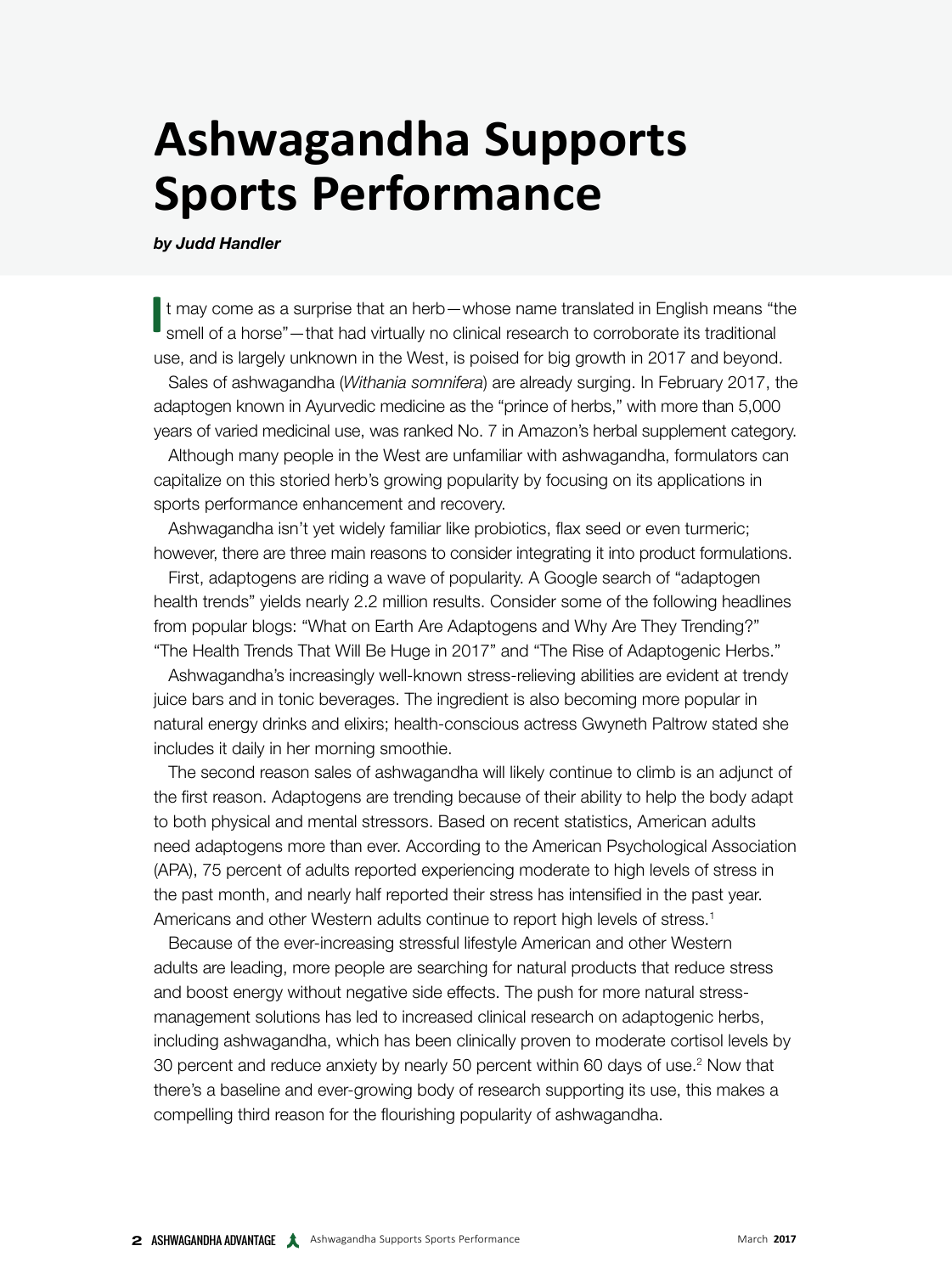#### **From Stress Relief to Sports**

The sports nutrition market was valued at nearly US\$28 billion in 2015, and more than ever, fitness enthusiasts are searching for natural solutions to enhance athletic performance. The sports nutrition market has faced an onslaught of hurdles gaining (and keeping) consumer trust due to negative perception over anabolic steroids, stimulants and hormones.<sup>3</sup>

Initial research around ashwagandha for sports performance has been promising. Brand holders looking for safe, efficacious and natural ingredients to help their customers get bigger, faster and stronger now have the backing of an increasing pool of research that suggests ashwagandha promotes better health and enhances physical performance. Ashwagandha has demonstrated the ability to improve the rate of recovery following strenuous exercise, increase endurance and boost muscular strength.

Exercise, particularly high-intensity exercise, is a stressor. Fitness enthusiasts are becoming more aware that a Type A career mixed with Type A workouts

## Many sports

performance nutraceuticals and other products can provide workout enthusiasts with a jolt of energy. Ashwagandha differs in that the energy it provides does not lead to a subsequent energy crash.

is a recipe for imbalance, illness and time away from the job and the gym. Habitual exercisers are progressively looking to adaptogens to help the body return to a state of normal functioning, or homeostasis. And the growing body of research on ashwagandha suggests it's one of the most effective botanical solutions for bringing the body back to balance and improving workout metrics.

#### **Ashwagandha and Athletic Performance**

Ashwagandha helps the body manage its cortisol release timing. The amphoteric herb regulates vital physiological processes, including rapidly returning rising levels of the stress hormone back to normal. Due to its stress-modulating effects, ashwagandha encourages the body to be more energy efficient. Instead of letting stress consume cellular energy functions for both mental and physical tasks, ashwagandha increases levels of adenosine triphosphate (ATP), the cellular energy currency. Ashwagandha reduces the enzyme that breaks down ATP, thereby not bankrupting the cellular energy currency.

Not only does ashwagandha decrease the breakdown of ATP, it also increases cellular energy by boosting levels of succinate dehydrogenase (SDH), an enzyme found in the mitochondria (the part of the cell responsible for cellular respiration). It functions not only in mitochondrial cell respiration and energy generation, but also plays a role in tumor suppression.4 Ashwagandha increases energy production in muscles by making mitochondria function more effectively, as ATP is produced in the mitochondria. Ashwagandha also increases creatine levels, which in turn generates ATP, providing rapid energy.

Many sports performance nutraceuticals and other products can provide workout enthusiasts with a jolt of energy. Ashwagandha differs in that the energy it provides does not lead to a subsequent energy crash.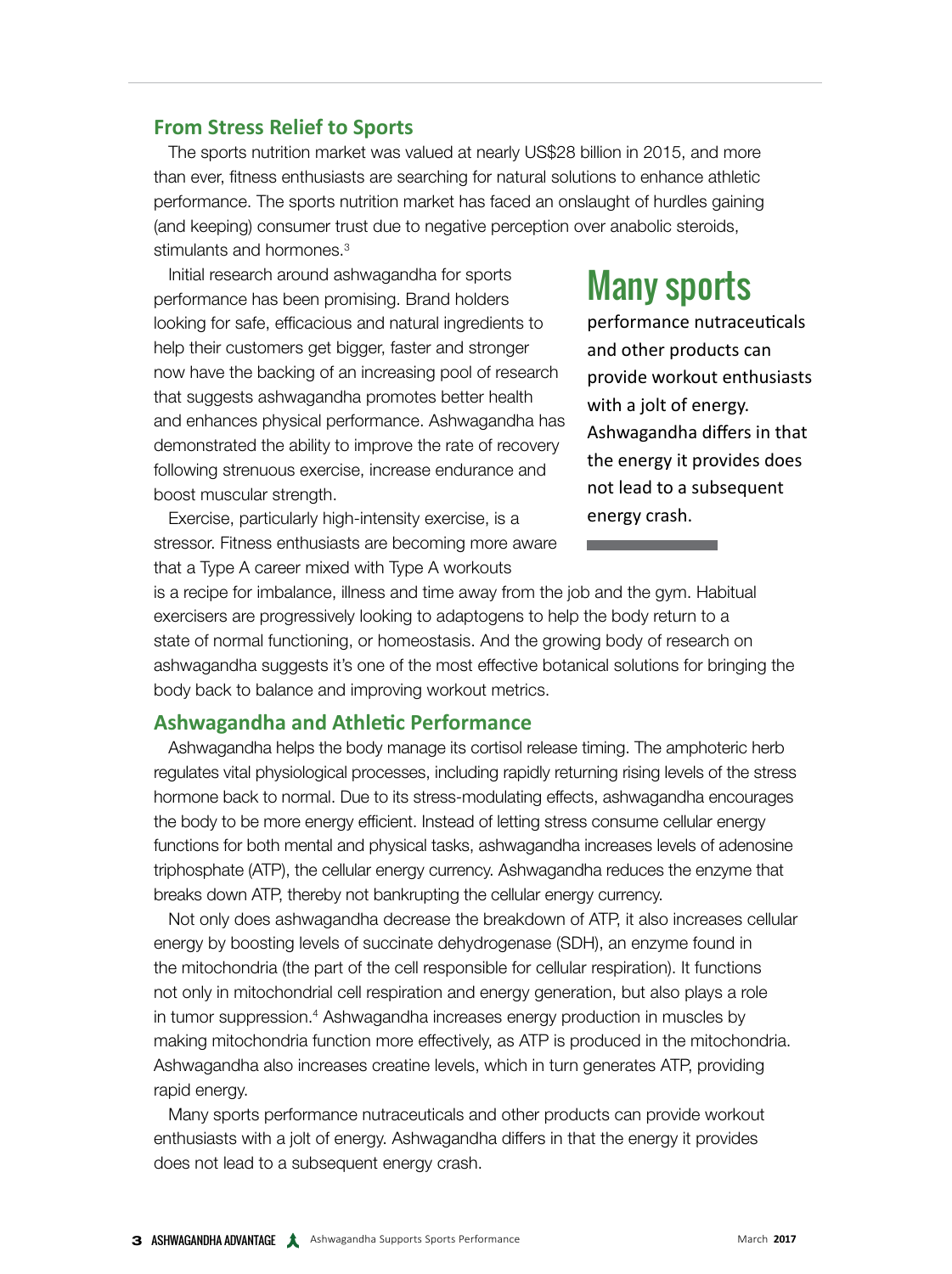Adrenal exhaustion and adrenal fatigue have recently become trendy health topics. Athletic performance can suffer if the adrenal glands are dysfunctional. Another marketable advantage for ashwagandha lies in its ability to help support the nervous system and adrenals, helping preserve energy for stressful situations, including highintensity exercise, thus preventing the body from exhaustion or burnout. Functional medicine has increasingly focused in recent years on the hypothalamus-pituitaryadrenal (HPA) axis, especially root causes of HPA axis dysfunction in relation to adrenal fatigue or burnout. Ashwagandha can enhance athletic performance and encourage faster recovery by ameliorating HPA-axis imbalance. Ashwagandha is also believed to accelerate the cell repair process in the body. This is helpful not only in anti-aging but also in helping recover faster between sessions of exercise and physical activity.<sup>5</sup>

Although it's been used for thousands of years as a rejuvenative herb that boosts energy, stamina and strength, recent research also demonstrates ashwagandha's ability to metabolize sugars and discourage body fat storage.<sup>2</sup> And by cutting down the demand for cortisol, ashwagandha helps to shift the production of hormones toward more anabolic hormones such as dehydroepiandrosterone (DHEA) and testosterone. Researchers have confirmed this testosterone-building effect of ashwagandha in animal and human studies.<sup>6,7</sup>

One theory as to how ashwagandha produces more muscle-building testosterone maintains when there is an excess of a certain hormone, such as cortisol, the compounds in ashwagandha function as hormone precursors and occupy cell membrane receptor sites. This prevents actual cortisol from attaching to cell membrane receptors and exerting its effect. Conversely, if levels of anabolic hormones such as testosterone are low, ashwagandha's compounds exert a supporting effect, allowing actual testosterone in the body to take over.8

Although ashwagandha's anabolic-enhancing attributes are impressive, its ability to encourage post-exercise rapid recovery is equally astonishing. This can be a crucial selling point because without recovery, gains in athletic performance would mean very little. For instance, if a powerlifter supplemented with ashwagandha and improved a deadlift by 15 pounds in as little as a few weeks, the increase would mean nothing if the powerlifter would be sore for several days. However, ashwagandha has been clinically proven to reduce post-exercise serum creatine kinase levels by 99 percent, resulting in less muscle damage.<sup>9</sup>

#### **Additional Research**

Although the studies suggesting ashwagandha can improve strength and endurance are relatively limited in number, the ones that exist are promising because they show results not in vulnerable populations, such as the obese or frail, but in healthy populations, including high-level athletes.

One study examined the cardiorespiratory effects of ashwagandha on 40 elite Indian cyclists for eight weeks. The experimental group receiving ashwagandha capsules twice a day for the duration of the study demonstrated significant improvement in maximum volume of oxygen (VO<sub>2</sub>max) and duration until exhaustion on a treadmill test. Eight weeks of supplementation with ashwagandha improved VO<sub>2</sub>max by 13 percent.<sup>10</sup>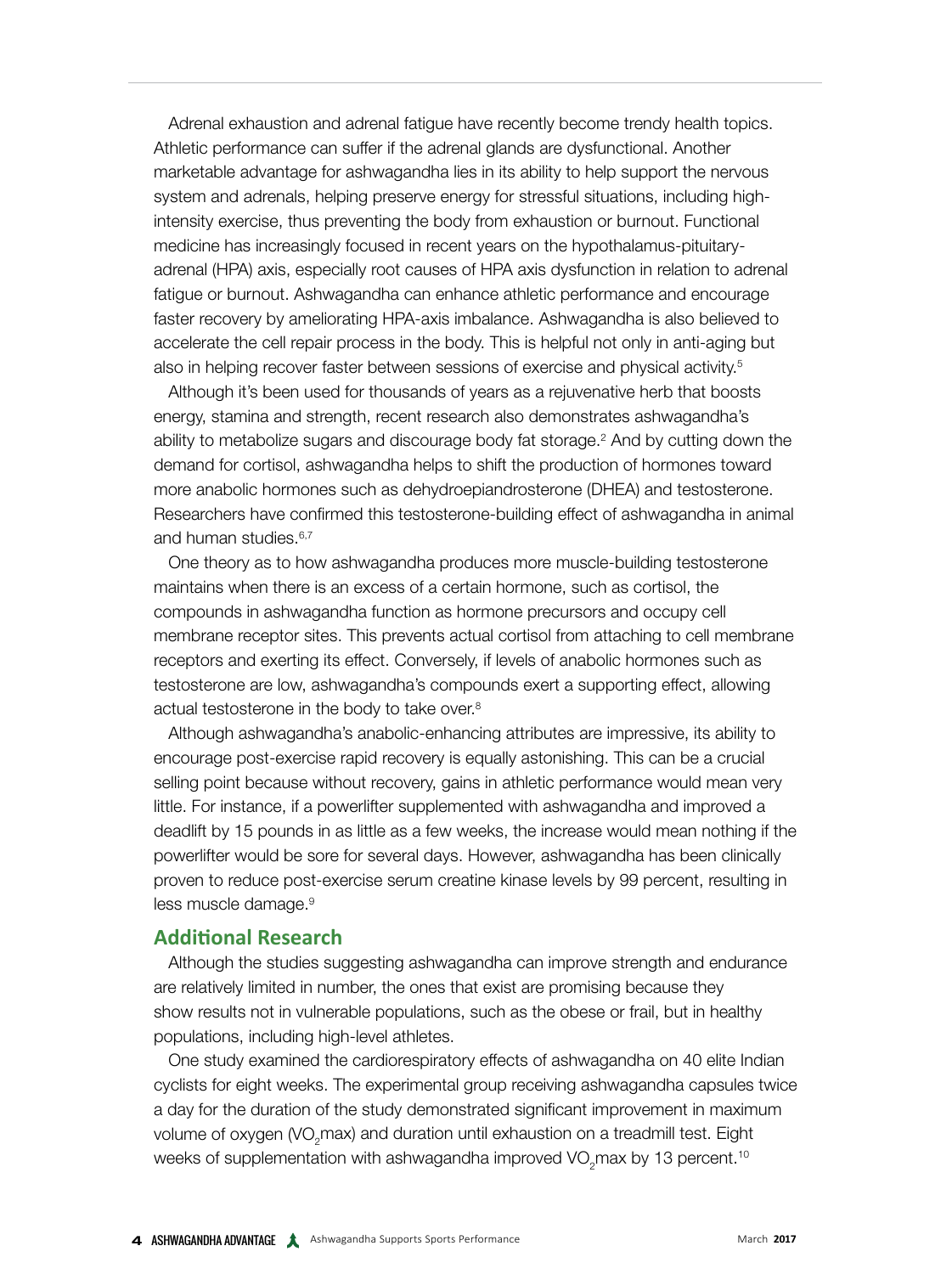Another study examining ashwagandha supplementation for eight weeks tested VO<sub>2</sub>max in male hockey players between 16 and 19 years of age. The test group's participants supplemented with ashwagandha for eight weeks. Similar to the test finding in the elite cyclists, the hockey players demonstrated significant VO<sub>2</sub>max and hemoglobin levels, demonstrating ashwagandha improves energy supply to muscles during exercise.11

A prospective, double-blind, randomized, placebo-controlled trial in India involved 50 healthy adults between 20 and 45 years of age. The 25 participants receiving 300 mg twice-daily ashwagandha supplementation for 12 weeks demonstrated a 5.67 percent increase of VO<sub>2</sub>max at the study's conclusion. Despite the improvement in cardiorespiratory performance, no vital parameter changes occurred, including pulse rate, blood pressure or respiration at rest.12

A study published in the *International Journal of Sports Nutrition* examined healthy male subjects receiving an ashwagandha supplementation of 300 mg twice per day for eight weeks. The subjects' serum testosterone levels, muscle strength (as measured by a maximal single-repetition load), muscle size and body fat percentage were measured. At the conclusion of the eight weeks, serum testosterone levels increased by more than 15 percent, arm muscle size increased over 17 percent and average body fat decreased by an average of 16 percent.9

#### **Ashwagandha Quality**

Ashwagandha's remarkable effects on stress modulation and athletic performance come not from one or two constituents in the herb, but dozens. With this in mind, it is important to use a "full spectrum" ashwagandha extract, which preserves the full botanical portfolio, including all 35 withanolides that have been isolated. The efficacy of an ashwagandha extract is dependent on the preservation of its numerous constituents in the original herb.

Withanolide content is largely measured by gravimetric analysis, which does not provide accurate results, according to Kartikeya Baldwa, director of

### At the conclusion

of the eight-week study, the subjects' serum testosterone levels increased by more than 15 percent, arm muscle size increased over 17 percent and average body fat decreased by an average of 16 percent.

Ixoreal Biomed. "Unfortunately, gravimetric analysis often overestimates withanolide content by a factor of 2.5 to 3. This is because gravimetry does not adequately discriminate between withanolides and some other constituents, thereby bundling withanolides with other compounds and over-assessing the extent of withanolides," Baldwa stated. He added that a more accurate assessment in constituent analysis is via high performance thin layer chromatography (HPTLC) testing.

The highest amount of active compounds comes from new ashwagandha roots, not old root stock and not from leaves. And according to Baldwa, Withaferin A is one withanolide which has demonstrated cell toxicity in numerous scientific studies.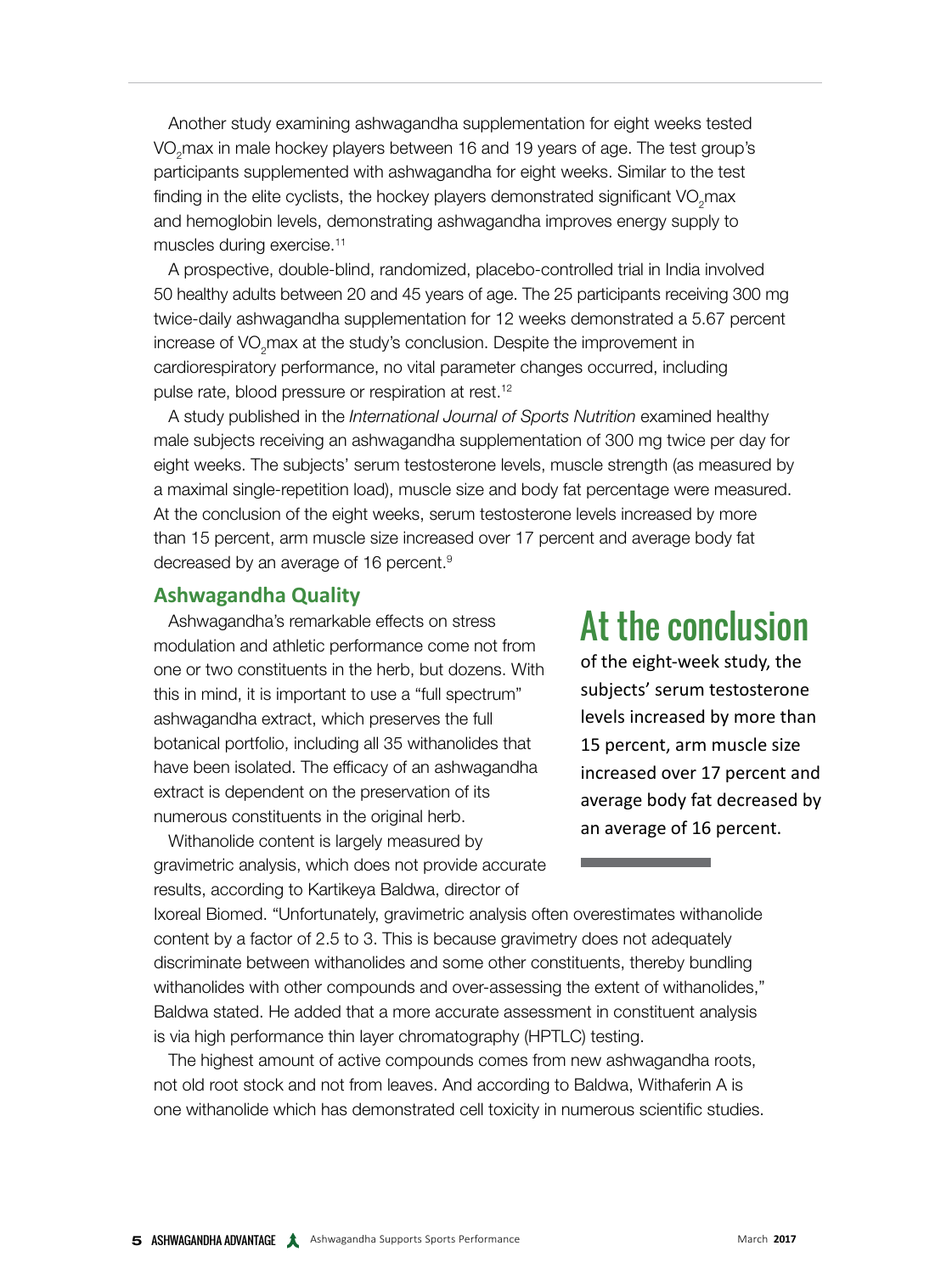"It is undesirable to have Withaferin A in an ashwagandha extract ... Some ashwagandha extracts have high levels of Withaferin A because the manufacturers use ashwagandha leaves," Baldwa said. "The extracts containing leaves have so little safety and efficacy data supporting them that most European countries' regulatory authorities explicitly disapprove extracts with leaves and allow solely root-only extracts," he added.

The challenge for those looking for a reputable ashwagandha supplier is to find one that controls the entire chain of operation, "from seed to shelf." Some suppliers use hydroalcoholic extraction, which creates a bitter end-product. According to Baldwa, ashwagandha root extract should be produced using no solvents or alcohol and should be neutral in taste.

If a brand selling meal replacement or energy bars, for example, wanted to capitalize on ashwagandha's efficacy in boosting athletic performance, it would be hard to gain repeat sales if using an ashwagandha extract with an offensive, bitter taste.

# The biggest

problem with marketing ashwagandha isn't figuring out what it is good for, it is trying to narrow it down enough to be succinct and engage the customer.

In terms of cost-effectiveness, high-quality ashwagandha can be a good option for sports formulations. According to Baldwa, KSM-66 costs "about \$1 for 30 servings at the clinical proven daily dose." He added the price point allows small businesses to buy ashwagandha in bulk, and that intermediaries can often facilitate purchases in lesser quantities.

#### **Marketing Ashwagandha in Sports Nutrition Applications**

Although adaptogens in general are trending and ashwagandha sales are experiencing double-digit growth year over year, both adaptogens and ashwagandha are still not well-known in the West.

Jared Paulson, educational/sales manager at Ayush Herbs, said, "The biggest problem with marketing ashwagandha isn't figuring out what it is good for, it is trying to narrow it down enough to be succinct and engage the customer."

Paulson noted far more people have issues with stress, memory and immunity than the niche interested in improved athletic performance, and that most people looking to improve athletic performance aren't necessarily looking for a helpful adaptogenic herb. "They want something flashy with the newest science, amino acids and cool marketing," he suggested.

One avenue to attract consumers is by capitalizing on a male health concern: low testosterone. "The major way we promote ashwagandha that relates to athletics is in relation to supporting healthy testosterone levels in males," Paulson said. "It is part of our male support formula and our physicians frequently use more ashwagandha in combination with this formula for better effects."

Kristen Marshall, director of marketing at Verdure Sciences, believes ashwagandha is well poised to gain significant traction in the supplement marketplace. "Ashwagandha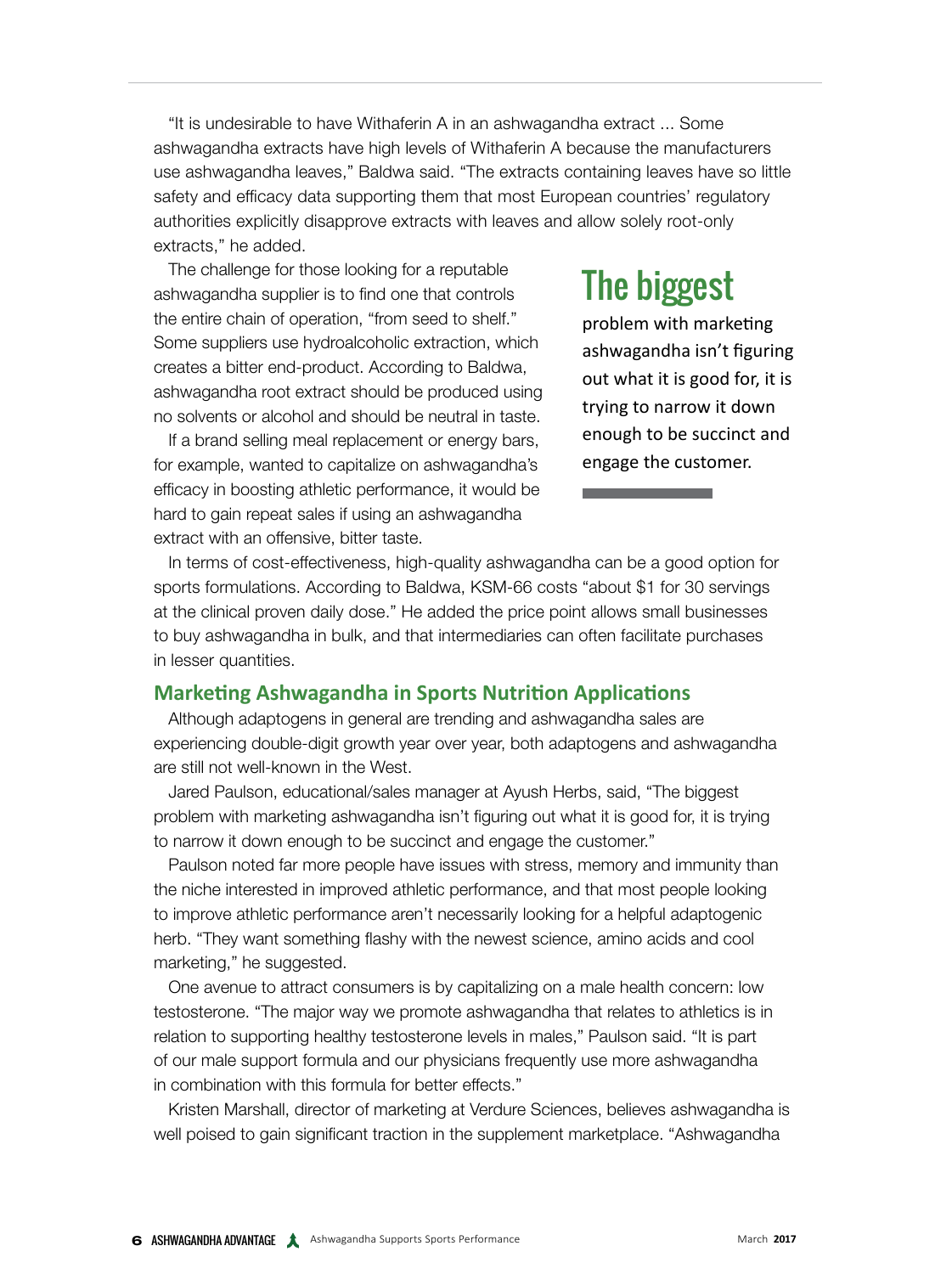is considered one of the founding ingredients in Ayurveda, and this adaptogen has continued to gain traction with consumers as many seek multifunctional, natural ingredients to balance their health," she affirmed.

The data supports Marshall's claim. According to Baldwa, who oversees Ixoreal's KSM-66 ashwagandha brand, shopping searches for ashwagandha in Google have doubled in the last 12 months. "We see a strong growth in demand of KSM-66. And though the overall market is still small, that can be seen as good news in the sense that there is a lot of room to grow," he noted.

Targeting mainstream consumers with a wide marketing message that ashwagandha can help them be productive at work, at play and to feel better at home might be a winning strategy, as the clinical trials involving ashwagandha have mostly focused on these benefits. "These are the benefits that mainstream consumers actually care about," Baldwa stated. "Like the ability to focus better, to feel more empowered or capable in stressful situations, to build stamina and endurance, to become stronger and more fit, and to have greater self-control."

Another marketing strategy that may prove effective is getting product endorsements from professional athletes. KSM-66 has endorsements from father-son team Paul and Jordan Romero. Paul was named *Competitor Magazine's* "Adventure Racer of the Year" in 2013, while his son, at age 13, became the youngest climber to summit Mt. Everest.

Among adaptogens, ashwagandha possesses one of the broadest sets of beneficial effects on both psychological and physiological functioning. With an increasing consumer demand for products that enhance the mind-body connection, ashwagandha is well-suited to capitalize on this trend for its abilities to calm the mind, promote rest and increase energy. Despite the somewhat off-putting English translation of its Sanskrit name, another translation of ashwagandha may prove quite marketable: "strength of a stallion." Based on its long history, safety record, cost-effectiveness, and the support of an ever-increasing body of clinical evidence, ashwagandha is a natural fit for the sports nutrition market.

*Judd Handler is a California-based health writer and lifestyle coach.*